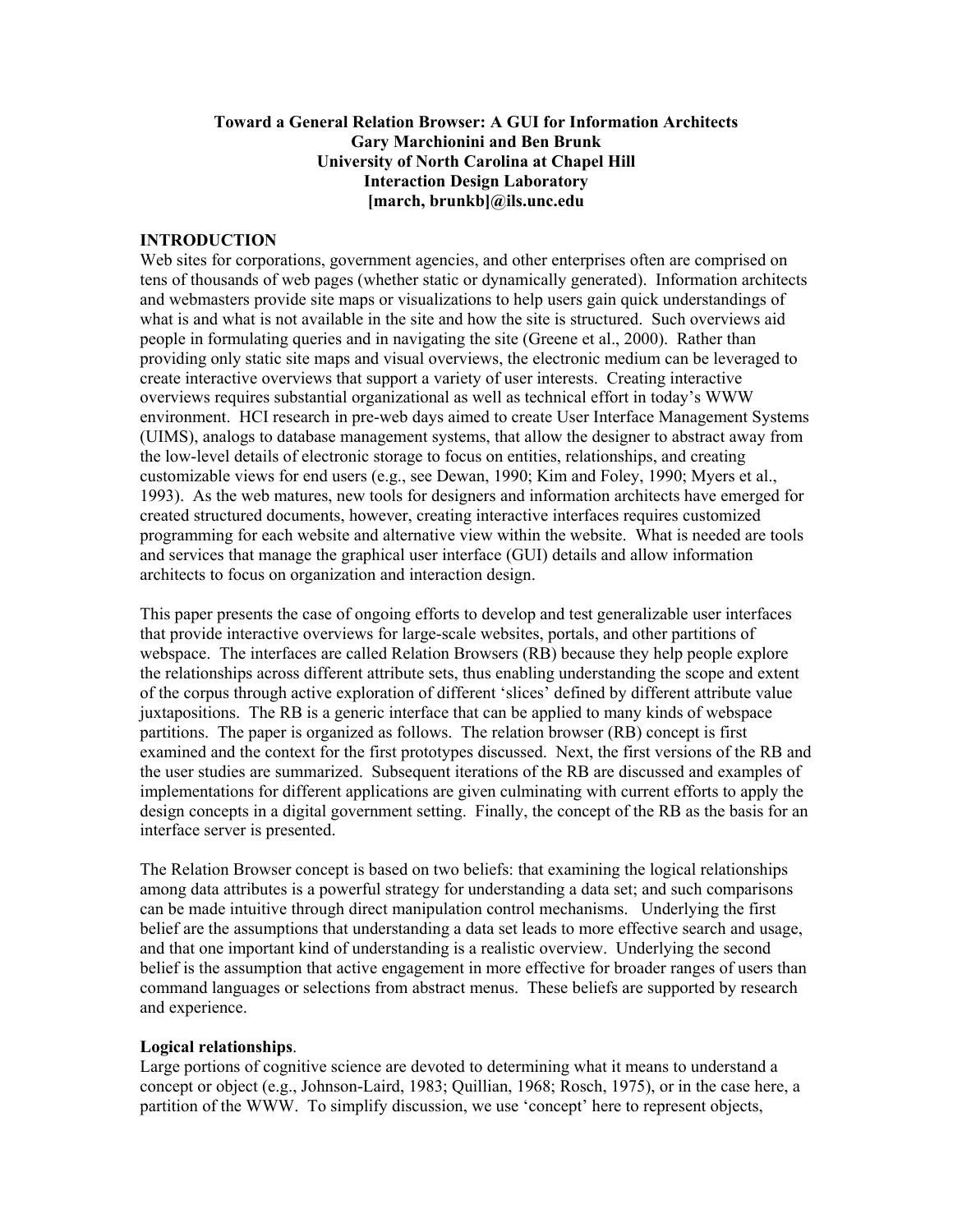events, processes, websites, and partitions of webspace. Understanding begins with existence; i.e., the concept must be instantiated or recognized in the mind. Concepts do not stand alone they are componetized, aggregated, and related to other concepts. Regardless of the theory (e.g., mental models, prototypes) relationships among components or other distinct concepts are crucial to definition and context. For example basic relationships such as 'part of' and 'isa' help people understand relationships among component objects. More subtle relationships are represented in language and tools such as thesauri (e.g., synonyms, broader/narrower terms) and ontologies aim to explicate these relationships (see Green and Bean (1995) for a taxonomy of relationships in text).

To understand a webspace partition, people must first understand what is in the partition: What is the nature of the information? What is its form and extent? How is it organized? What are the components (attribute sets<sup>[1](#page-1-0)</sup>)? How are they named? How are the attribute sets organized (categorized)? What are the attributes associated with these sets? How are they named? Are they categorical, ordinal, or interval? How many instances (items) are associated with each attribute? These questions require that an interface must represent what is available (and what is not) and the overall structure of the information to users—this is a primary function of information architecture. Once the basic attribute sets and their attributes are understood, more complex relationships can be examined. For example, beyond knowing that 'price' and 'location' are two attribute sets available in a real estate portal, people may want to examine various relationships between price and location. The easiest comparison is pair wise between specific attributes; for example, the properties with a specific price in a specific location (or the locations with properties at a specific price). The comparison could be based on binary existence (e.g. Do any properties exist for \$100,000 on Elm Street?) or the number of houses that meet both these conditions (logical AND), or whether there are houses that meet either condition (logical OR), or exactly one of these conditions (exclusive OR). Arbitrarily complex logical relationships are precisely expressible in formal languages such as the predicate calculus or SQL. Carefully expressing a relationship yields a subpartition of the overall webspace partition and the aggregation of all such expressions would constitute a complete understanding of the overall partition. Of course, other than experts and frequent users, most people have great difficulty with formal languages and they do not need a complete understanding of a webspace partition.

The goal in the RB is to provide an overview of the webspace partition by providing short lists of attributes for a small number of attribute sets and simple interaction mechanisms (e.g., mouse movements) to explore relationships among attributes. Key design decisions are related to selecting attribute sets and attribute values (dependent on what data is available and how best to name these values for the user population). Key implementation challenges are related to acquiring the appropriate data (slicing the data by an attribute may make good sense from a user perspective but this may entail creating customized metadata for the interface). The benefit to users is making several, user-controllable slices available that reveal existence and extent, and allowing simple pair-wise explorations to be made.

#### **Interactive control mechanisms**.

 $\overline{a}$ 

Interactive interfaces that support searching and browsing in information spaces must provide appropriate representations for the information objects in the space and user control mechanisms tuned to those representations (Marchionini, 1995). Shneiderman has made the case for direct

<span id="page-1-0"></span> $<sup>1</sup>$  Database parlance uses entity set and attributes within entity sets to distinguish a primary concept of</sup> interest from the characteristics (attributes) composing the entity. Entities are then represented as tables and attributes as fields in the table. We adopt a more precise parlance, referring to the concept as an attribute set (to show it is composed of attributes).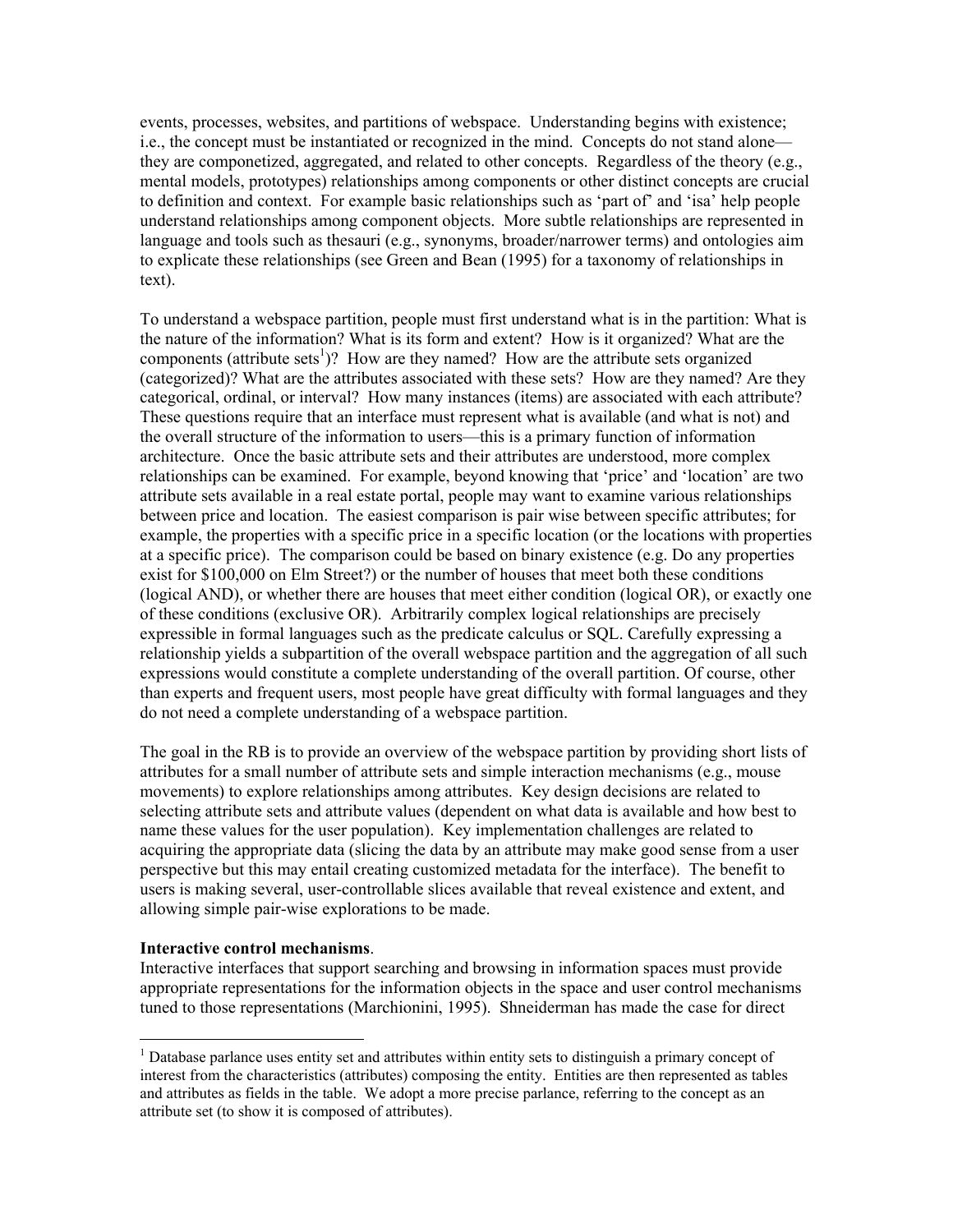manipulation interfaces (1983) that give realistic representations of objects (rather than abstractions) controllable with physical actions (rather than abstract commands) that are "rapid, incremental, and reversible" and closely couple display with action. Hutchins, Hollan and Norman (1986) and others have reinforced this concept and it has become very influential in HCI theory and practice. Direct manipulation is instantiated in information spaces by the many examples of dynamic queries that Shneiderman (1993) and his colleagues have developed (see Hearst, 1999 for a review of interactive interfaces for information spaces).

Control mechanisms are defined by input device (e.g., keyboard, mouse, microphone) and the actions these devices afford to people using them, output device (e.g., display, speakers) and the actions these devices afford to people using them, tasks supported by the information system, and mappings between people's actions and tasks. For a device like a single mouse with a single button, typical actions include: moving the mouse or holding it stationary, holding down the button, and pressing and releasing the button (clicking). When timing is considered, these primitive actions can be extended (e.g., two clicks within an interval becomes a 'double click,'). Additionally, these primitive actions can be combined to create more complex actions (e.g., hold mouse button down and move the mouse is a 'drag'). The resulting set of mouse actions can then be mapped to particular tasks. For example, dragging over text can highlight it for some larger purpose (changing font, cutting, etc.). An important part of designing interactive interfaces is determining the mappings between the representations of interest to users and the specific actions that allow them to control those representations. Some of these mappings are so pervasive that they become conventions or standards. For example, clicking on a hyperlink in most WWW browsers selects the link and generates an HTTP request to the server. Clearly, designing an interface in which a click on a hyperlink did something else would be confusing to users. In the RB work, we have adopted the mouseover (hovering) as an important user control mechanism. The action maps onto a process that reveals the relationship between the attribute hovered over and all attribute values in a second attribute value set. Continuing the real estate example, hovering over a location value (e.g., a zip code or street) would reveal how many properties are available in each of the price ranges categories.

# **THE RELATION BROWSER**

The RB is strongly influenced by the dynamic query perspective and aims to couple simple representations and user control mechanisms in order to provide alternative views (slices) of the corpus, allow users to 'look ahead' to quickly determine whether to examine objects further (usually requiring an HTTP request), and minimize mouse clicks and subsequent page loads. Related approaches to these challenges include the Attribute Explorer (Tweedie et al., 1994; 1996) that visualizes with pictographs and lines the relationships among lists of attribute sets. Wittenburg and his colleages (Wittenburg et al., 2001; Lanning et al., 2000) have used visual bars (bargrams, sliding rods) to dynamically display attribute values in image databases. In the case of the RB, the first efforts to juxtaposition lists of attribute values and highlight relationships across those attribute values as users hovered the mouse over a value were developed for interface prototypes for the Library of Congress National Digital Library (Marchionini et al., 19; Plaisant et al., 19). The first RB prototype resulted from work with the Bureau of Labor Statistics to develop an alternative site map for the FedStats website.

#### **RB Version 1**.

The RB was designed as an alternative site map for the Fedstats portal to U.S. government statistics (www.fedstats.gov). The portal provides access to about 200 websites and a million webpages and files from more than 70 agencies. The first goal was create the architecture to support information exploration. Three input streams provided guidance: user needs assessments, actual data available in federal websites and underlying databases, and the existing structure of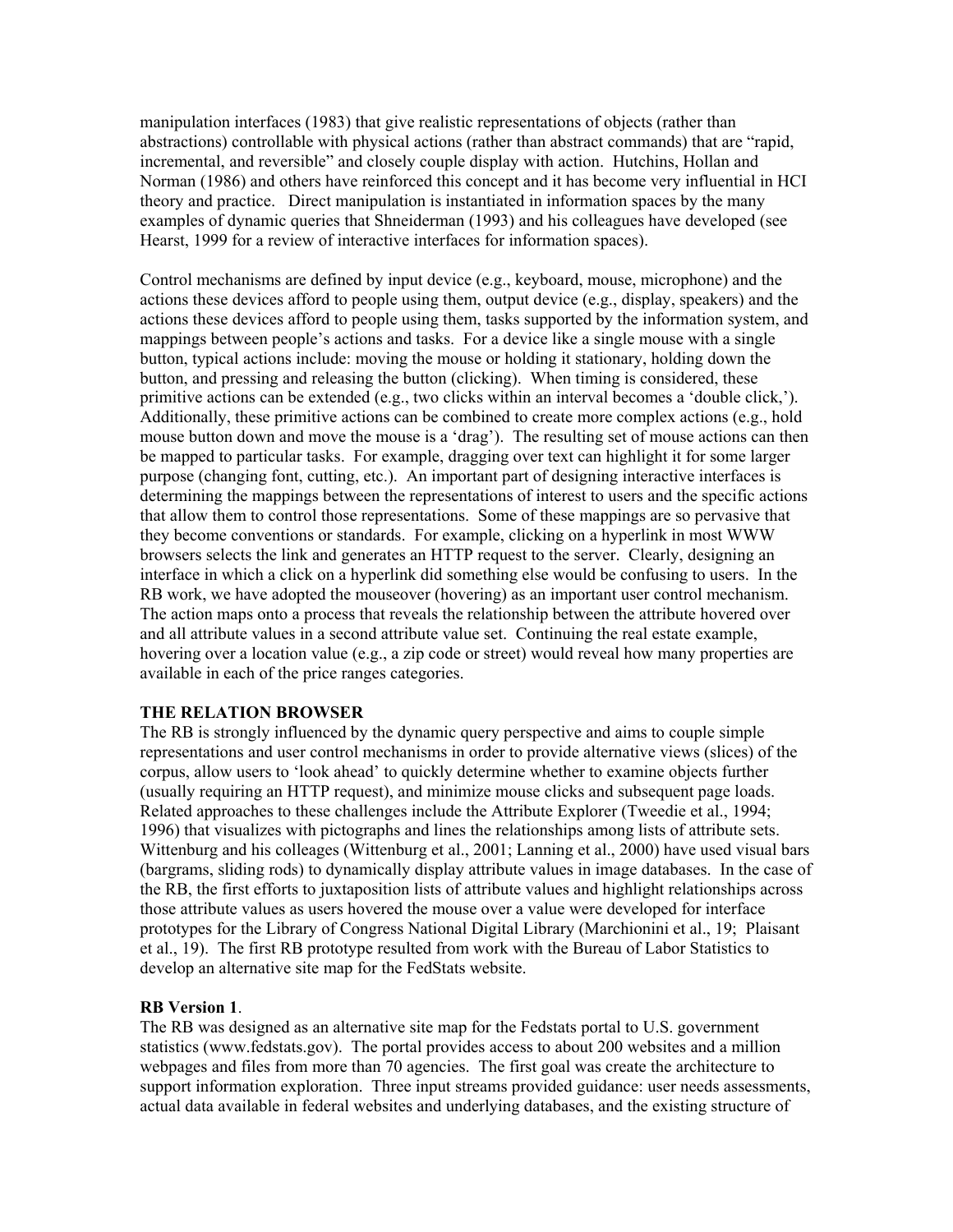the various federal statistical websites and the Fedstats portal. Because Fedstats crosses all federal agencies, it was important to identify attributes that applied to as many types of statistics as possible. The challenge was to find attribute sets that were common to as many websites as possible but still provided some level of discrimination power for site map users.

From our previous work with statistical agencies, we knew that novice users of statistical websites are task and topic oriented rather than agency or data oriented. On the other hand, expert users can focus on specific data attributes such as source (survey) and variable technical name. For the RB, we decided that specific attribute sets like agency or survey, although they may apply across all websites, required too much knowledge about federal statistics to be helpful to novice or casual users. The first step was to investigate "topic" as the primary attribute set for the RB. The Fedstats and White House websites were studied since they presumably reflect the data available as well as designer expectations about user preferences for topical entry points. Taking these two organizational schemes as a starting point with the intention of coming up with a topical scheme that would be familiar and useful to a broad range of citizens, a variety of classifications were explored.

Based on discussions with the BLS and Fedstats teams in the fall of 1998 and examination of other websites that organize public information, consensus was reached that space (geographic region) and time (when the data were collected) were important attributes to include to characterize data. Because we felt it was important to help citizens quickly understand what types of data were and were not available, we aimed to include data type and data volume as attributes even though there was not consensus on their value or how they could be defined. It is important to note that the decisions about attribute sets and attributes are very much a political process where many stakeholders must agree. For example, considerable discussion led to the selection of 'substate' as the attribute for regional data aggregated at the county or equavalent level because not all U.S. states have counties. Using these first organizations, a prototype was demonstrated and discussed with the agency teams and final agreement was made on topic as the most crucial attribute set (using the 14 Fedstats program areas as topics), data type, region, and date as three other attribute sets, and data volume (number of websites) as the common property for all attributes. A template was developed to assist in collecting data and 196 websites were indexed (top page and one link deep for each) by hand.

In designing the RB, several control mechanisms were considered, including: hypertext links, expandable (cascading) hierarchical lists, tabbed views, zoomable space, magic lens', mouse-over pop-ups (tooltips), coordinated lists (supermenus), and animations. Based on our experiences with previous interface designs for an educational digital library (Baltimore Learning Community) and the Library of Congress American Memory digital library, we adopted coordinated lists with mouseovers as the primary relationship exploration mechanism with tabbed views and hypertext links as secondary mechanisms for changing pair wise exploration and selecting a specific website respectively. Paper and electronic prototypes were mocked up and discussed with the agency teams before a first Java prototype was developed. There is a RB website<http://squash.ils.unc.edu/rave>that provides a history of the different versions and more technical details on how the versions evolved. Marchionini (1999) provides details on the development rationale and process.

The prototype was developed in early 1999 and was user tested in late April and early May and that year. Figure 1 illustrates this prototype. The topic list was implemented as specified in a paper mockup with parenthetical values for the number of websites available for each topic. The data type list was also based on the paper mockup with the addition of a scale that allowed estimates for the number of websites containing that type of data. One significant difference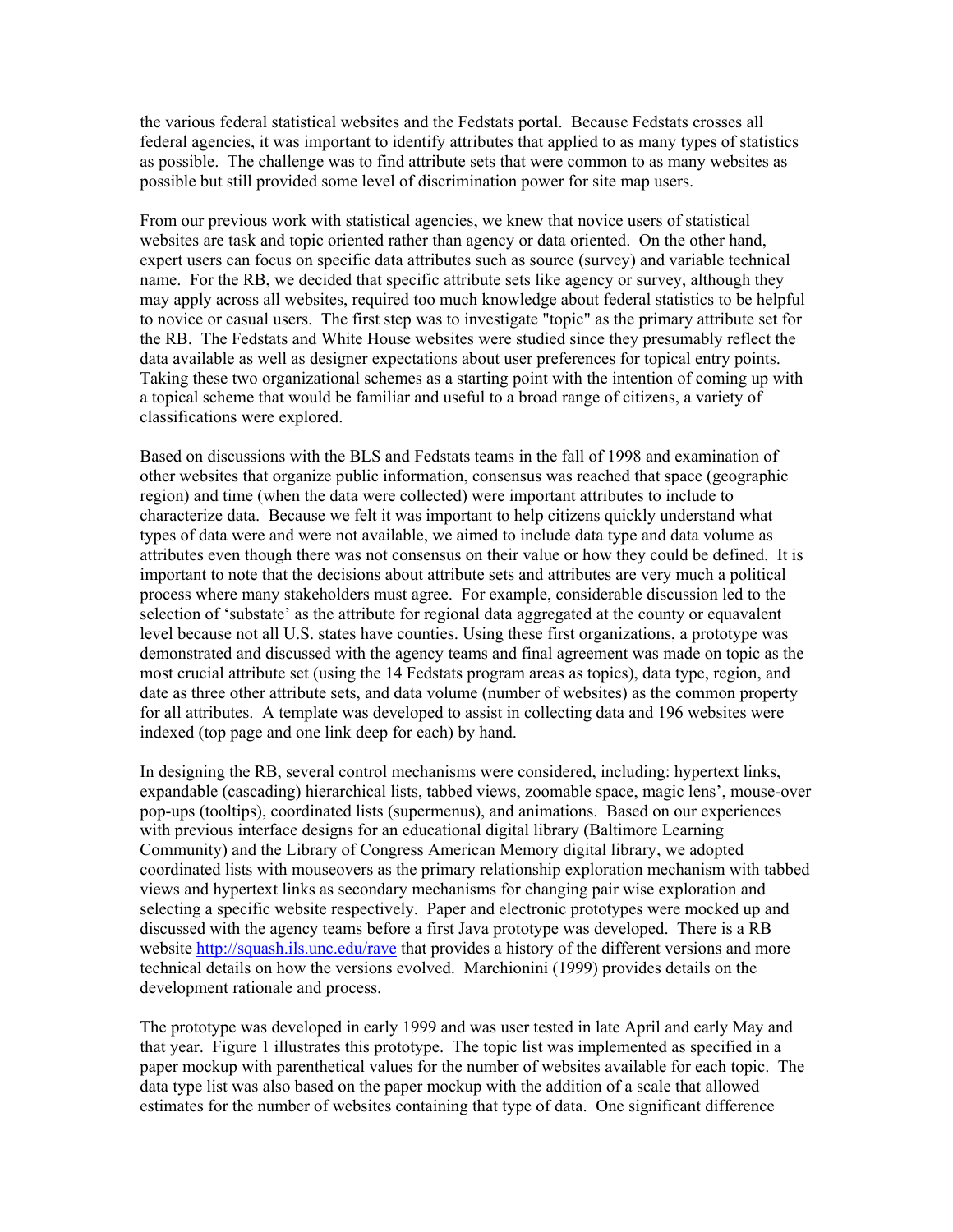

**Figure 1. Early RB Prototype Interface (used in first usability study)** 

between the Java prototype and the paper mockup was the filters. Check boxes for location and date were used with all values set as the default (all values checked). For date, an ordered category scale was used to give preference to data from the 1990's. The websites associated with a given relationship are displayed in the window at the bottom right. As users mouse over (hover on) the topics, the bars on the data type list change dynamically to reflect the number of websites associated with that topic and data type. Clicking on a topic freezes the bars and listed websites and allows continual exploration through mouseovers. In the figure, the user has clicked on demographics and economics and the resulting number of data types available are shown in the data type list and the websites in the website window.

**Usability Study**. To assess RB version 1 in 1999, a usability test was conducted with nine subjects on the version of the interface shown in figure 1. The main goal was to determine how easy the relation browser was to use and how well it provided an overview of the Fedstats portal and associated sites. Because exploration is difficult to assess empirically, a set of search tasks for the existing site map and the RB were devised to give test subjects some exploration guidance. In hindsight, this decision clearly biased users toward using the RB as a search tool rather than as an overview explorer. Testing took place in the Bureau of Labor Statistics Usability Laboratory in Washington, DC. The lab facility has two video cameras, one mounted in the ceiling to capture keyboard and mouse activity, and one mounted in the wall to capture users' facial expressions. There is a microphone to capture audio, and a scan converter to record the computer screen. All four signals are combined through a video mixer to produce a three window videotape of each session.

To focus on the site map and relation browser features, subjects with WWW experience were recruited. Six subjects were selected from a subject pool developed through a newspaper ad. Each subject from this group was paid \$25 to participate in the study. The other three subjects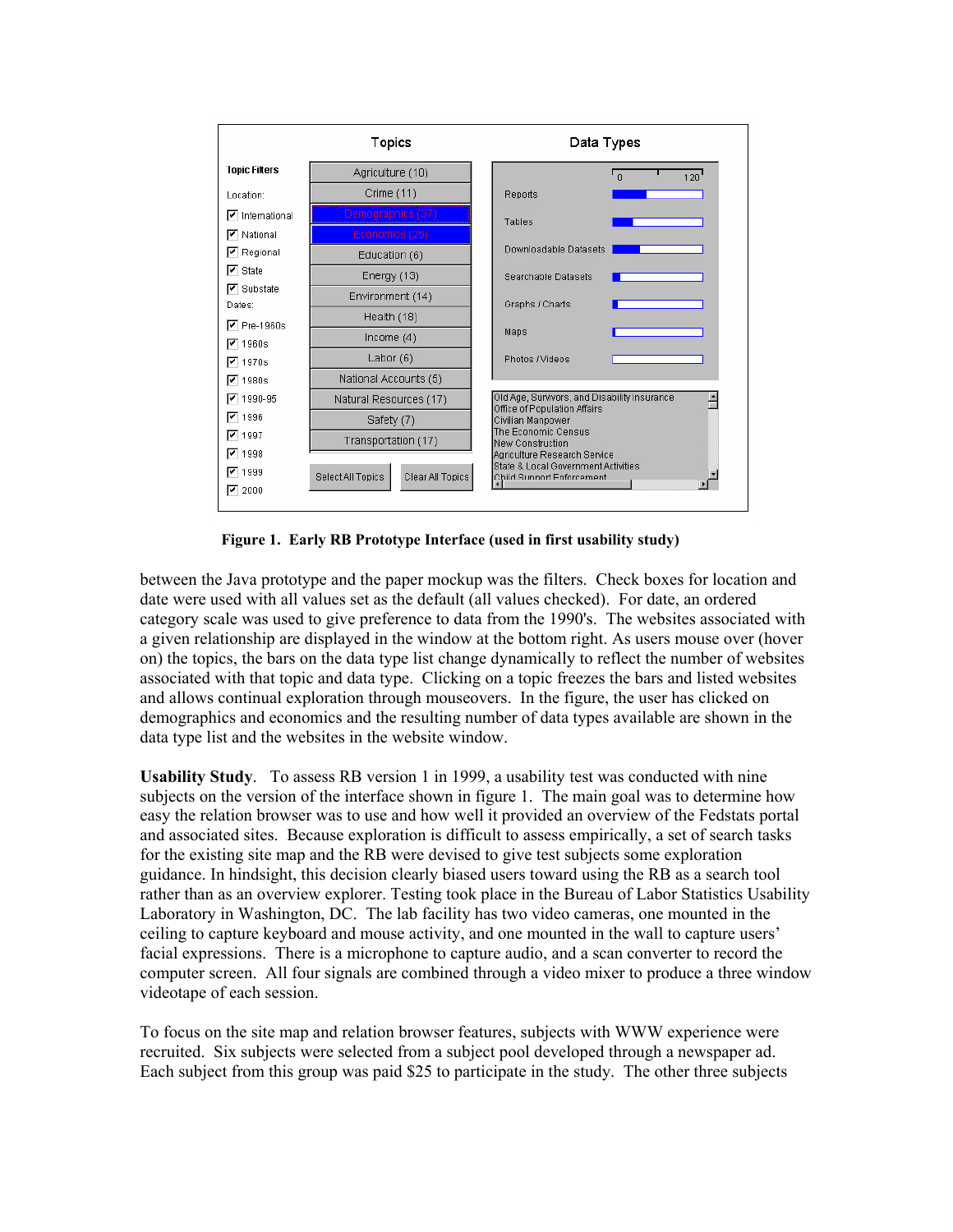were employees of the Bureau of Labor Statistics who were unpaid volunteers. Six subjects were male, three were female, and all reported using the WWW at least once a week.

The results of the initial usability study are detailed in Marchionini, et al., 2000. Subjects had mixed success in using the Fedstats site map and RB to complete the six search tasks. One subject successfully completed all six tasks, and two subjects successfully completed no tasks. Subjects had equal success in the tasks using the Fedstats site map and the RB. Domain knowledge was clearly a factor in finding information. One subject who was a medical student was able to find the health care cost value quickly, and noted in the debriefing that navigation was skillful "because I was knowledgeable about terms." Another subject who worked with federal statistics regularly did not know that the CPI is produced by the Labor Department, but was able to use highly specialized knowledge about educational data to find education costs (searching for data on a specific city, knowing that the result would be compared to the national average).

# **RB Version 2**

Based on the user testing, a number of changes were made to the prototype. Although subjects said they liked the filters, few were able to really take advantage of them in doing their search tasks--they liked the idea of filters for searching but the RB is meant to give an overview of the site and become a launching point for search as a secondary goal. In the revision, the filters were treated as attribute sets just as the data type concept. A tab mechanism that allowed users to relate topics to either data types, regions, or time was added to better use screen real estate. In addition, a few other minor revisions were made, resulting in the interface shown in Figure 2.

**Field Test**. After the revision of the prototype, a link to the tool was added to the Fedstats portal. Because the RB is a Java applet, only web browser versions that support Java could access the tool and it took from a few seconds to many seconds to download the applet and accompanying data depending on network speed. In order to get public feedback for the tool, an online questionnaire was created and Office of Management and Budget (OMB) clearance to use the questionnaire was sought. The questionnaire aimed to determine whether the RB provided users with an overview of the available federal statistics, gather general impressions about the usefulness of the tool, and elicit information about the settings in which users were accessing the site. The questionnaire contained 10 Likert-scaled questions, one checklist question, and two open-ended questions. Detailed results are discussed in Marchionini (2000).

Transaction logs from the web server hosting the RB tool provided additional details for our analysis. A total of 34956 requests were logged from November 12, 1999 to May 3, 2000. Because the logs consist of the applet request and three associated file requests but no records of what users actually examined while they used the applet or what sites they eventually clicked on, no attempts to do session analyses were made. One indicator of usage is that 7697 unique IP numbers were included in the requests. Because Internet Service Providers (ISPs) dynamically assign IP addresses (and individuals may use different machines), we cannot conclude that there were 7697 unique users of the RB over this time, but our approximation is that the RB was used by perhaps 7000 different users.

A total of 74 responses to the questionnaire were received during the field trial. Using the 7697 unique IP addresses as a conservative base, this represents less than a 1% response rate. These respondents voluntarily chose to complete the questionnaire and had already chosen to use an experimental/optional tool from the Fedstats site, so they cannot be considered a statistically representative sample. For the purposes of judging the potential usefulness and usability of a new interface technique, they served this research well by giving general impressions and specific reactions to the design and possible deployment.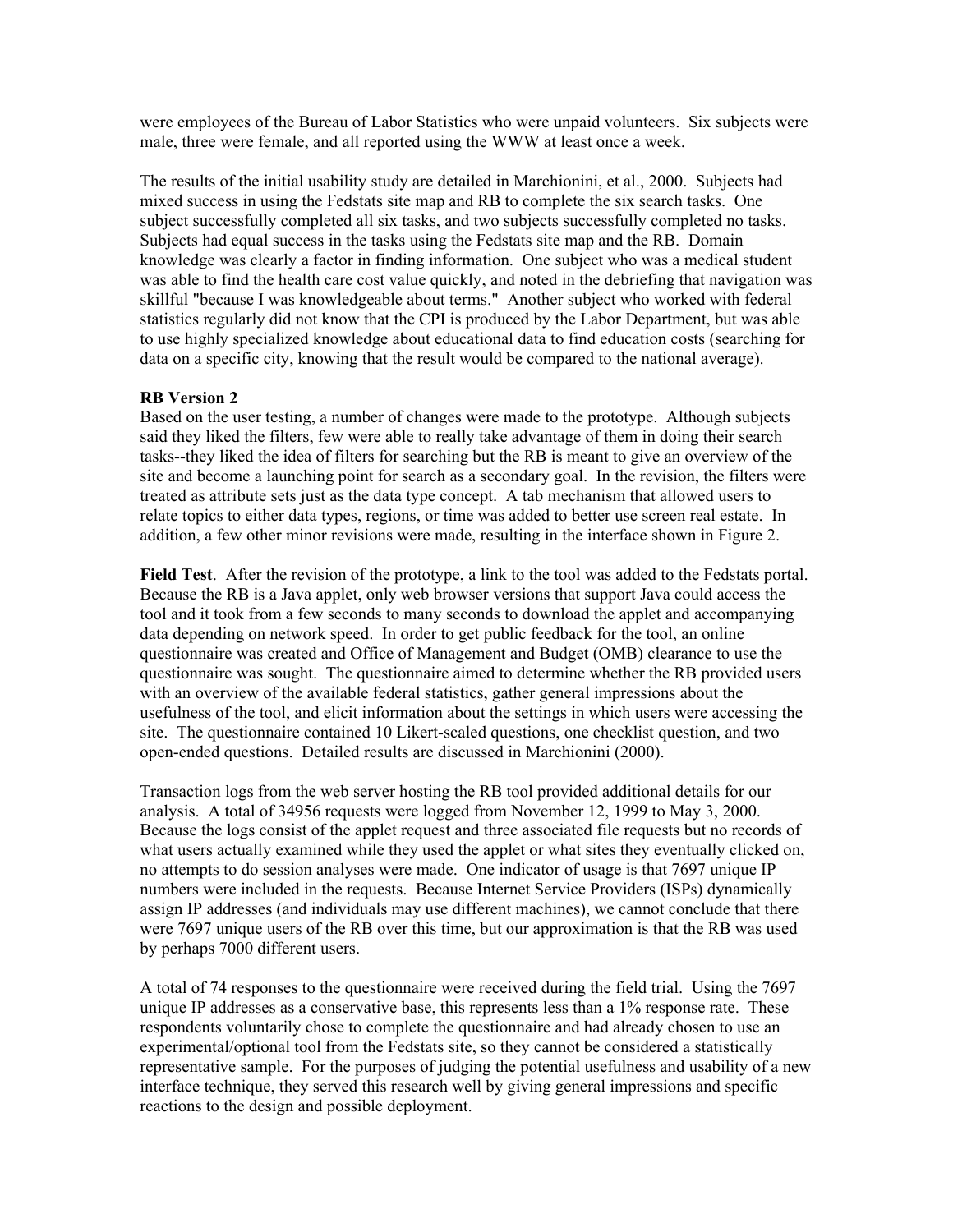| his is an experimental tool that requires Netscape 4.5 (or higher) or Internet |        |
|--------------------------------------------------------------------------------|--------|
| Explorer 4.0 (or higher). Please be patient as the tool may take some time to: | Feedba |
| oad. After you have used the tool, please take a few minutes to give us some i |        |
| eedback on it.                                                                 |        |
|                                                                                |        |

| Topics (total # of sites)           | <b>Information Attributes</b>                 |                                                 |                                                |          |                                                |     |  |  |
|-------------------------------------|-----------------------------------------------|-------------------------------------------------|------------------------------------------------|----------|------------------------------------------------|-----|--|--|
| Select All Topics                   | Data Types                                    |                                                 | Regions                                        | Dates    |                                                |     |  |  |
| Agriculture (10)                    |                                               |                                                 |                                                |          |                                                |     |  |  |
| Crime (11)                          |                                               |                                                 | Data Type / # of Sites                         | $\Omega$ |                                                | 150 |  |  |
| Demographics (37)                   | Reports                                       |                                                 |                                                |          |                                                | ğ   |  |  |
| Economics (25)                      |                                               |                                                 |                                                |          |                                                |     |  |  |
| Education (6)                       | Tables                                        |                                                 |                                                |          |                                                | g   |  |  |
| Energy (13)                         |                                               |                                                 | Downloadable Datase                            |          |                                                | 8   |  |  |
| Environment (14)                    |                                               |                                                 |                                                |          |                                                |     |  |  |
| Health (18)                         |                                               |                                                 | <b>Searchable Datasets</b>                     |          |                                                |     |  |  |
| Income (4)                          |                                               |                                                 |                                                |          |                                                |     |  |  |
| Labor(6)                            |                                               | Graphs / Charts                                 |                                                |          |                                                | 5.  |  |  |
| National Accounts (5)               | Maps                                          |                                                 |                                                |          |                                                |     |  |  |
| Natural Resources (17)              |                                               |                                                 |                                                |          |                                                |     |  |  |
| Safety (7)                          |                                               | Photos / Videos                                 |                                                |          |                                                | n   |  |  |
| Transportation (17)                 |                                               |                                                 |                                                |          |                                                |     |  |  |
| Web Site                            |                                               | URL                                             |                                                |          |                                                |     |  |  |
| Coal                                | http://www.eia.doe.gov/fuelcoal.html          |                                                 |                                                |          |                                                |     |  |  |
| Electric                            |                                               |                                                 | http://www.eia.doe.gov/fuelelectric.html       |          |                                                |     |  |  |
| <b>Energy Resources</b>             | http://www.eia.doe.gov/emeu/aer/contents.html |                                                 |                                                |          |                                                |     |  |  |
| Mineral Resource Data System        |                                               |                                                 | http://minerals.er.usgs.gov/fact-sheets/MRDS [ |          |                                                |     |  |  |
| National Coal Resources Data System |                                               |                                                 |                                                |          | http://energy.er.usgs.gov/products/databases/C |     |  |  |
| National Geochemical Database       |                                               | http://www.usgs.gov/tech-transfer/factsheets/na |                                                |          |                                                |     |  |  |

 **Figure 2. Relation Browser Version 2.** 

The field test online questionnaire yielded valuable feedback on the efficacy of the Relation Browser. Responses ranged from "This thing totally stinks," to various suggestions for improving the interface, to "I wouldn't change it at all, but please make it a permanent fixture [of the Fedstats site]." Overall, the responses and commentary were positive and lent support for the RB as an alternative tool for the Fedstats site. The most common complaint was with the amount of time the applet takes to load on low-bandwidth connections. The design trade-off involving the pre-caching of data to support the fast mouseover functionality is at the root of the problem. We continue to seek an effective compromise between front-loading system overhead that results in relatively long download times and the highly desirable response of the interface during runtime that requires local data.

The experience of mounting and testing the site within the development group and in the Fedstats group was itself valuable as we learned how to define goals, explain our mission, and reflect on the possibilities for the tool and what would be necessary to deploy it as a permanent addition to the Fedstats interface repertoire. For example, to implement the prototype, the developers hand indexed 200 websites in the Fedstats portal according to the RB architectural scheme. An indexing template was developed to help the webmasters for those sites to index their sites fully and email the results to a database that would serve as the central repository for the RB. Actually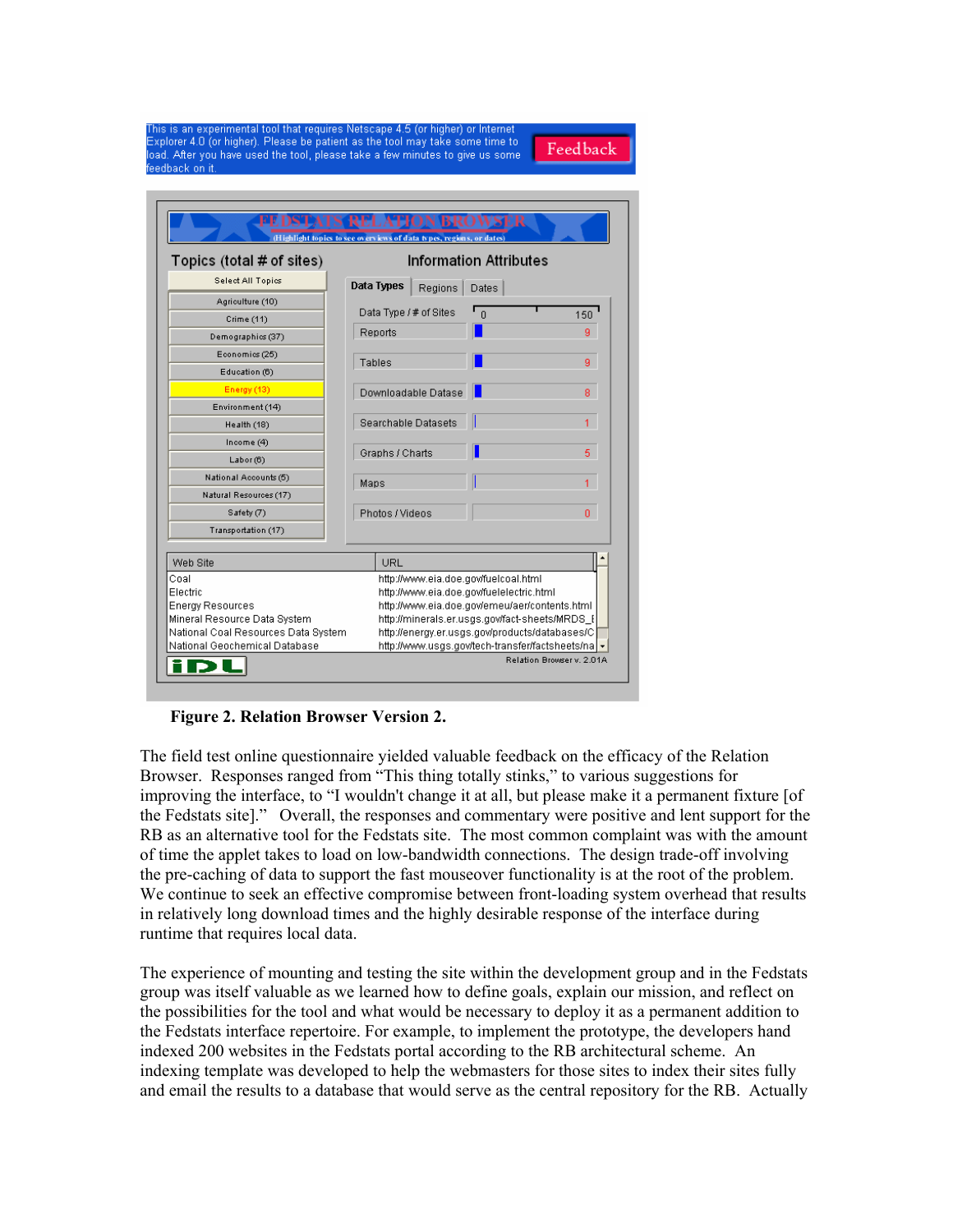assigning webmasters in more than 70 different federal agencies to this task requires managerial coordination that has yet to transpire.

### **RB Version 3**

While the field test was underway over a six month period, the RB was revised based upon comments and suggestions as they came in. The main changes in the third version were the addition of a mouseover help button to explain how to use the RB, some minor changes in font sizes, and a change in the results (preview) pane to show which attributes are associated with each website in the results. Additionally, the results pane was made dynamic; when users hovered over the results list the presence or absence of the various attribute values was displayed. See Figure 3 for the RB Version 3 display. In this example, the user selected the 'energy' topic attribute and then hovered the mouse over the results display, showing, for example that the 'natural gas' website has reports, tables, and downladable datasets. This version was used to conduct another laboratory user study.



his is an experimental tool that requires Netscape 4.5 (or higher) or Internet

 **Figure 3. Relation Browser Version 3**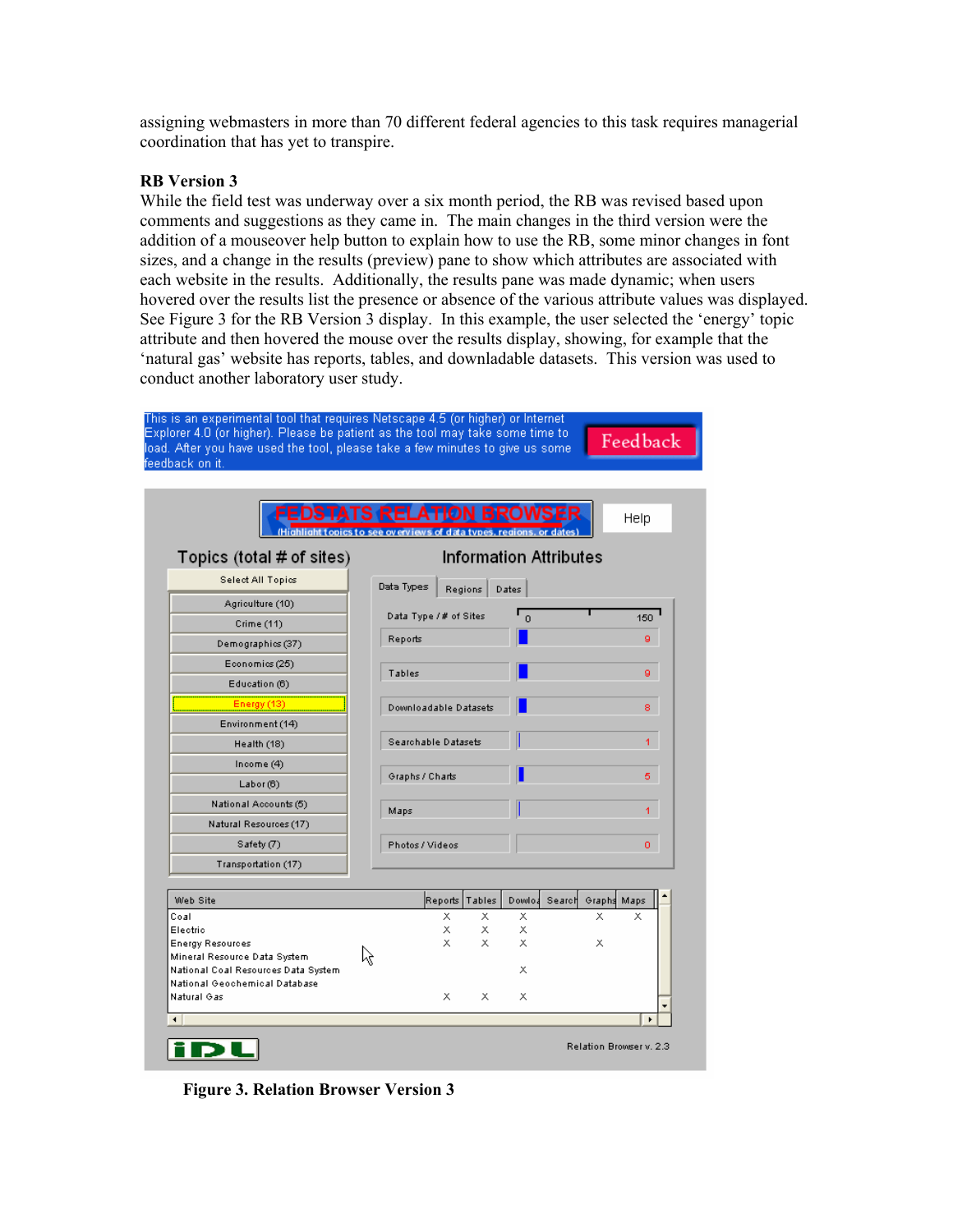**Usability Study**. Nine more subjects were recruited to participate in the second phase of the usability study. This time, five female and four male subjects were recruited. All were experienced professionals: four were librarians, three were news analysts/journalists, and two were research analysts. These subjects all had substantial WWW experience and were paid a \$25 stipend for participation. Six of the subjects reported regularly using BLS and other statistical sites while the other three reported occasional usage of BLS and other statistical sites. Only one subject reported using Fedstats, three had looked at Fedstats but did not use it, and five had never looked at or used Fedstats before the testing.

The same testing protocol as in the previous year's study was used with minor changes to reflect the revised tool (e.g., since there were no filters, no questions were asked about filters; since a help function was added, reactions to the help were sought, and since attribute values for specific websites were added in the results windows, reactions to this addition were sought). The same six tasks were used and subjects did three with the Fedstats sitemap and three with the RB. Sessions lasted 40-60 minutes and the same testing protocols were followed.

Detailed results of the second usability test can be found in Marchionini (2000). Participant reactions to the Relation Browser ran the gambit from delight to confusion but were overall quite positive about the possibilities of using it in their work. Several noted that it would be helpful in one or more ways. They saw the possibilities for gaining overviews of federal statistical sites from several perspectives. First, some noted that the tool set up a process for understanding what is available. One noted that "it funnels you to information." Another said: "Get good jumping off point to broad overview of categories that are available. I can see what kind of websites are available." Second, one participant said it revealed relationships among the data: "To enable the searcher to understand the available websites on different subjects and to connect—to see the correlations between different subjects and relevant government agencies. To give the searcher understanding of the regions covered, types of data and time periods covered." Third, one participant noted that more information was provided: "This allows you to drill down into topics and go in to see data type, dates, etc. Gives you a lot more information, more robust." Fourth, half the participants said something about the forms of information (attributes) as beneficial features of the RB. "This is very good for getting an overview…it tells you what is included. As a researcher, I'd like this because it tells me how the data are available, plus this gives the URLs…this is a much more direct way." Another said: "The fact that a lot of this information is coming from a lot of different websites…its pulling from a lot of different sites…the way this is organized is really phenomenal…it's breaking it down by the way people really look for this information. This really helps me zero in on topics…I have a much bigger overview of what is available, I'm not just blindly going down this road." Another said: "Well, I like how it gives data date and region." These participants saw several ways that the RB can provide an overview of data.

Although these comments illustrate excellent promise for the RB, half the participants made some comment about needing some time to get used to using it. One participant suggested that reporters without Internet experience would have difficulty, noting: "Oriented more to the expert." Three other participants noted: "I like it…but I'm not sure it would be used a lot by the novice." "[A] little more explanation, help." "Useful but hard for me…tricky….If I used it a lot I'd find it very useful….If I was required to find statistical data one or two times a day I'm sure I'd use it."

There were several specific suggestions for improvement. One participant complained about the terminology: "Things that aren't clear like 'information attributes' has more to do with personality like nice hair." Two subjects questioned the value of the graphical bars showing how many web sites had specific data types (redundant since the numeric values were there). One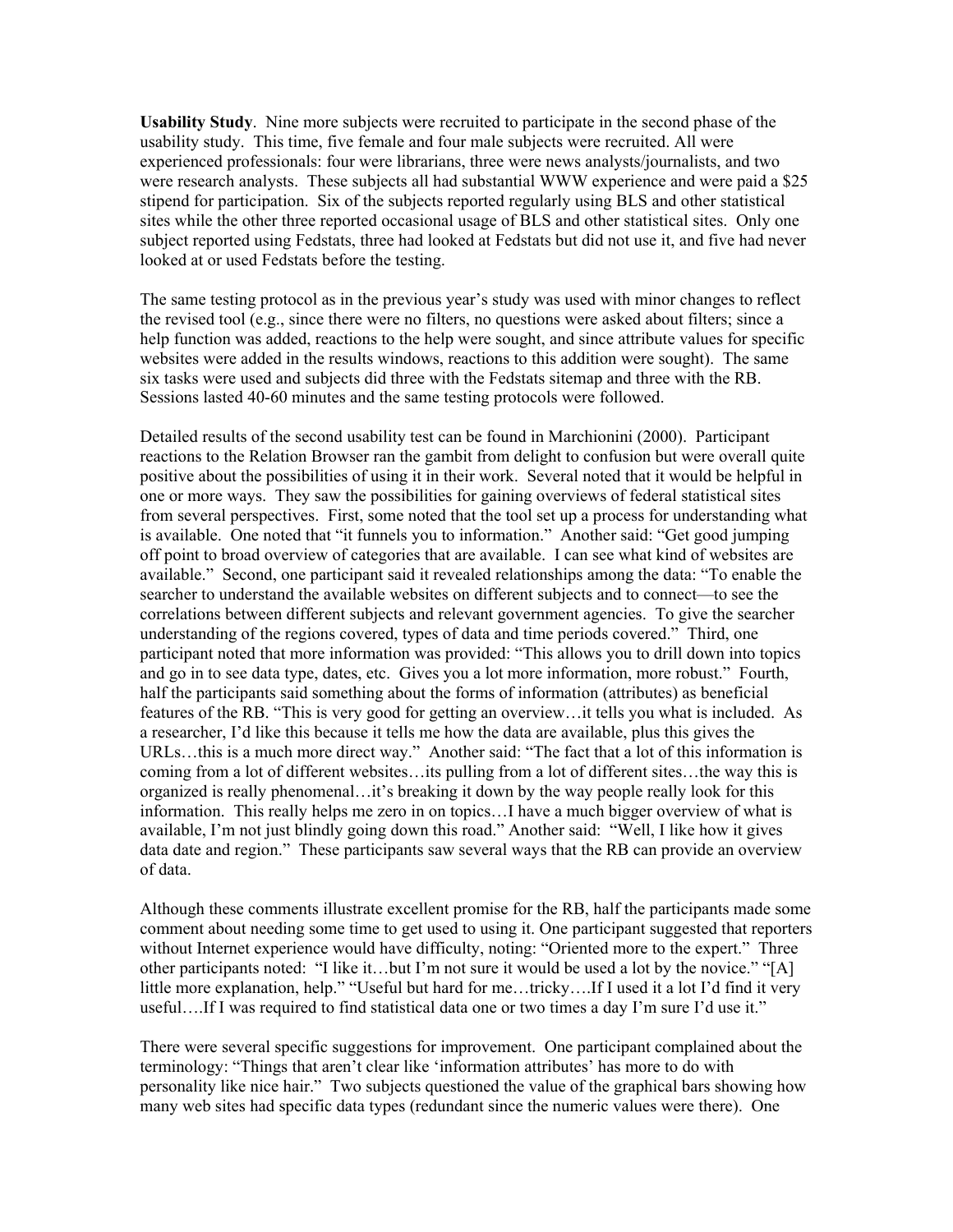noted that the fonts were hard to read. Two respondents were bothered by the amount of screen activity. One said: "There is so much happening…when roll the mouse over, there is so much going on, roll here, something happens, go there, something else happens. Just too much going on."

In sum, participants liked the RB but eight of the nine subjects noted that the site map was more familiar and easier to use. Subjects preferred different tools for different tasks: the RB was preferred as an *overview tool* and the site map was preferred for *finding specific information*. They noted that the RB gave more information, most commonly citing the data type, region, and date attributes and the URLs as examples of information given by the RB but not the site map. These results support the use of the RB as an overview tool that could be used as an adjunct to traditional tools such as the site map, A-Z list, agency list and keyword search tools. The additional information provided by the RB gives people new views of federal statistics but these new views come with associated costs of processing and understanding. When understood as an alternative to existing tools, rather than a replacement, the RB was a welcome addition for many of the subjects.

# **GENERALIZING THE RB**

While the BLS work on the Fedstats portal progressed, two types of generalization were undertaken. First, the underlying data architecture was changed from a simple flat file to a database scheme. The Java applet was redesigned to utilize a database backend in anticipation of further efforts to generalize the application. The new applet utilized the more powerful, lightweight, and flexible Jave SWING libraries. The revised applet allowed the information architect to change titles, colors, and labels as parameters in the applet tag that called the applet. This version of the RB was called the Generalized Relation Browser (GRB) because it aims to be usable to many other types of data than federal statistics. Second, students in HCI seminars over a three year period applied the RB to a variety of corpuses.

**Fall 2000 course using RB version 4 (Generalized Relation Browser)**. In the summer of 2000, the Java code was rewritten to use Swing classes and JDBC to integrate a MySQL database. Students in an HCI course were introduced to the early versions of the RB and its applications at BLS. They were asked to come up with their own data sets and apply the RB to them. This was essentially an information architecture assignment in which students choose a collection of data, a small number of attribute sets and attributes for those sets, and mapped these data onto a flat file sequenced according to the the RB 3-table MySQL scheme. Once the data was properly formatted, the file was passed to the developer who then mapped it to the RB scheme and created the applet tags to link it to the RB. Thus, students focused on information architecture rather than MySQL, Java, JavaScript, and HTML. Example applications that semester include:

- Online international newspapers by country with browsable relationships by topic, coverage, and data type <http://squash.ils.unc.edu/grb/spinks.html>
- Stock imagery companies by category (rights, types) with browsable relationships by data type and language <http://squash.ils.unc.edu/grb/smith.html>
- Night spots in the Research Triangle by city with browsable relationships by types of drinks, entertainment, and music <http://squash.ils.unc.edu/grb/zac.html>
- Art libraries by region with browsable relationships by organization type and membership type <http://squash.ils.unc.edu/grb/hardin.html>
- An urban planning library website links by library location with browsable relationships by topic location, institutional affiliation and areas/issues <http://squash.ils.unc.edu/grb/gus.html>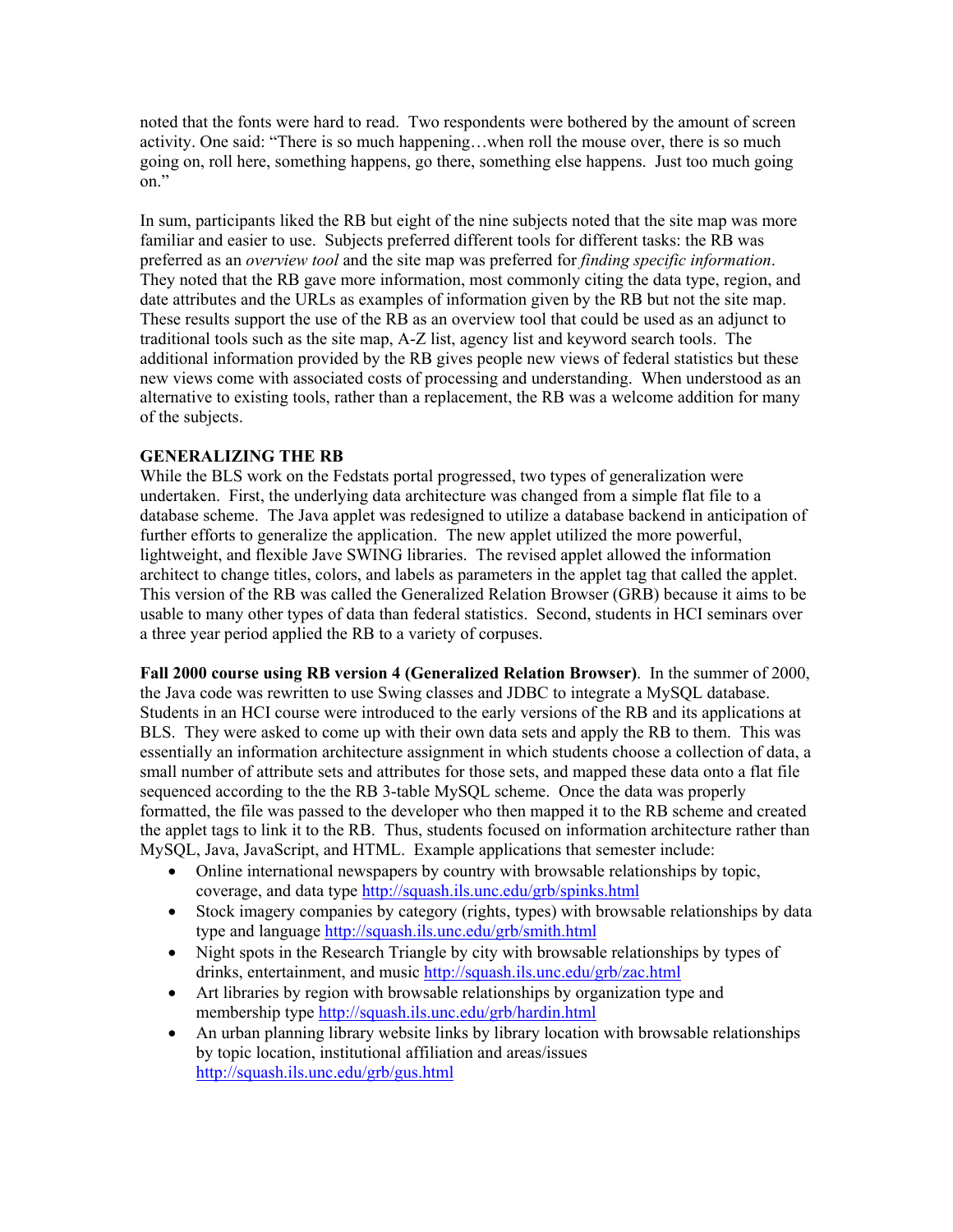- A journalism slides collection by topic with browsable relationships by dates, topics, and events <http://squash.ils.unc.edu/grb/denn.html>
- A historical advertising collection by topic with browsable relationships by year, special features (e.g., cartoon, sports), target audience and publication name [http://squash.ils.unc.edu/grb/dengz.html.](http://squash.ils.unc.edu/grb/dengz.html)

These examples demonstrated the range of problems amenable to the RB and revealed many of the challenges of organizing information from a general database scheme for visual exploration. For example, the RB's dynamic effectiveness diminishes dramatically when users have to scroll. Screen real estate thus limits the number of attribute values feasible for an attribute set. Attribute sets such as 'author' for a collection are problematic as there are many more than 10 or so names that will fit into the RB primary attribute set or secondary attribute set panes. Students had considerable difficulty mapping their data onto the required file structure that could be imported into the MySQL database and this illustrated the need for finding ways to help information architects more easily map their organizations to the RB undlerlying data structure.

# **Fall 2001 course using RB version 5 (RAVE).**

During the 2001-02 academic year, Brunk worked with the UNC-CH Digital Library team to apply the RB to the campus digital library. The strong limitations of number of attribute values led to a major redesign that separated the results (preview) pane from the attribute value panes. Results are displayed in a resizable, separate dialog box that overlays the exploration panes. A second major change was to add a third level of attribute sets that provided ways to scale the interface to larger collections by giving another dimension to partition on. The third set of attribute sets was made available as a pull down list. A new backend database scheme was also created so that the database (consisting of 9 tables) and the RB could be served from different physical servers. This new version was named the Relation and Attribute ViEwer (RAVE). See figures 4a and 4b for the new version. In the Fall 2001 offering of the HCI seminar, students were given the same assignment as in 2000 but were asked to present their data using Oracle or Access. They also had some control over the colors used and the pane titles and descriptions. Examples from this class include (all of these examples are available from <http://squash.ils.unc.edu/inls357/> :

- E-books by format with browsable relationships by genre, delivery, and publisher
- Bridal stores by region (only one region was implemented) with browsable relationships by merchandise, city, and user rating
- Art museums by city with browsable relationships by culture, visitor information, and other specifics
- Accessibility regulations and guides by type (guideline, legislation, policy) with browsable relationships by format
- Electronic library resources by indexes and databases (a second attribute set, e-journals was laid out in the interface but not populated in the database) with browsable relationships by full-text and off campus access
- A radiology test construction database by diagnosis (cancer or benign) with browsable relationships by lesion type and difficulty of diagnosis

As in the previous semester, students demonstrated a wide range of applications. The greatest challenges were mapping their data onto the RAVE database scheme, which had nine tables. Some students created Access databases with the exact scheme and then exported to Oracle, some used SQL commands directly, and most used an application tool (Toad) to enter data via a GUI rather than using SQL commands. Some students focused on actual applications with large data sets (e.g., the library resources and accessibility regulations and guidelines).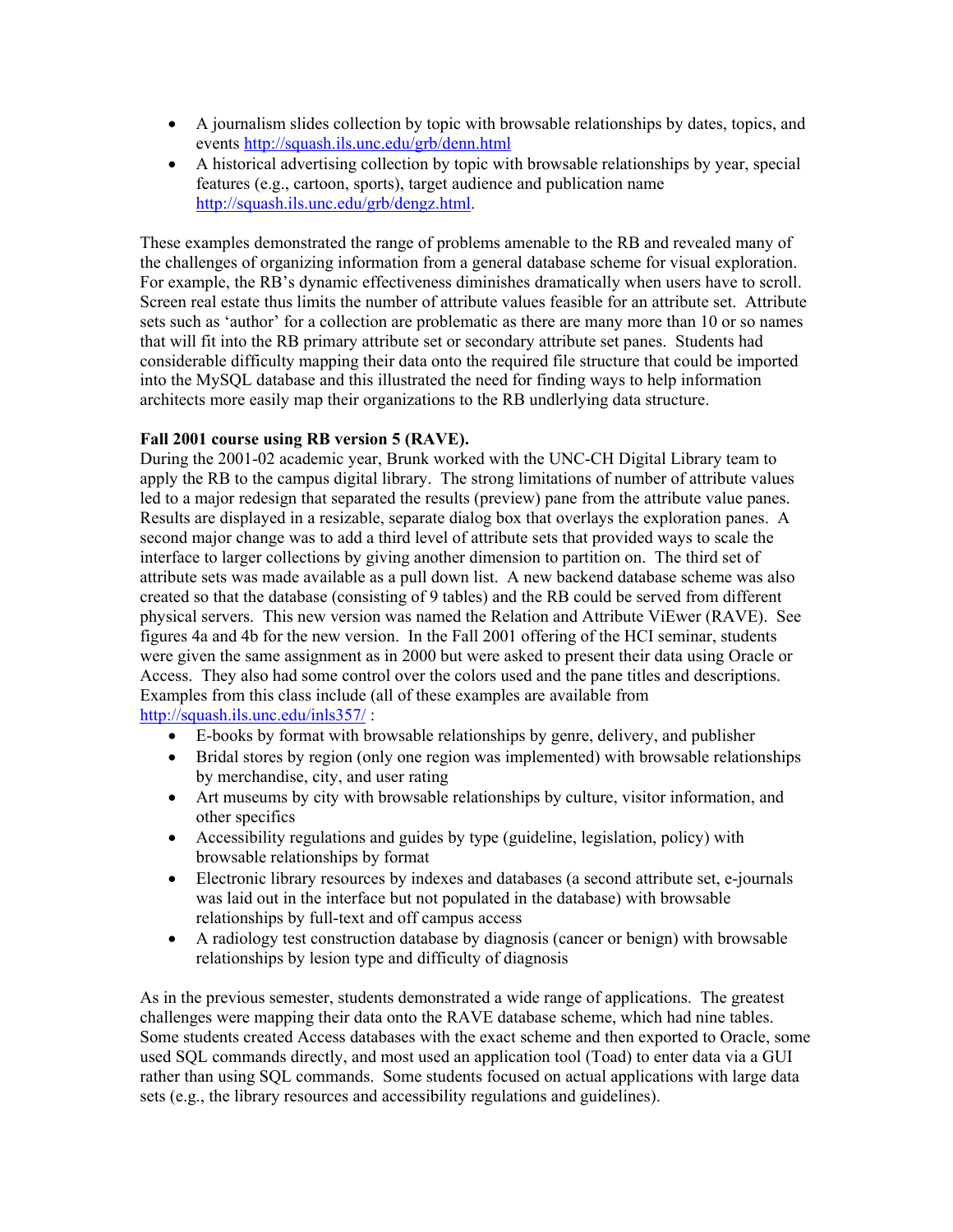| Open source<br>SourceForge.net $\blacktriangleright$ |                                              |             |
|------------------------------------------------------|----------------------------------------------|-------------|
| Topic                                                | Other attributes                             |             |
| <b>Communications</b>                                | <b>Status</b><br>Language<br><b>Activity</b> | <b>Date</b> |
| <b>Database</b>                                      | C                                            | 32          |
| <b>Desktop Environment</b>                           | $C++$                                        | 43          |
| <b>Education</b>                                     |                                              |             |
| <b>Games/Entertainment</b>                           | Java                                         | 87          |
| Internet                                             | Perl                                         | 25          |
| <b>Multimedia</b>                                    | b                                            |             |
| <b>Office/Business</b>                               | PHP                                          | 67          |
| <b>Scientific/Engineering</b>                        | <b>Visual basic</b>                          | 7           |
| <b>Security</b>                                      |                                              |             |
| <b>Software Development</b>                          |                                              |             |
| <b>System</b>                                        |                                              |             |
| <b>Text Editors</b>                                  | $\overline{\phantom{a}}$                     |             |
| <b>Select All</b>                                    |                                              | Exit        |

 **Figure 4a. Relation Browser (RAVE) after clicking on Office/Business**

| $R$ Open source dataset overview |                                      |                   |                         |                                                                      |      |                                |                                          | $ \Box$ $\times$ |              |  |
|----------------------------------|--------------------------------------|-------------------|-------------------------|----------------------------------------------------------------------|------|--------------------------------|------------------------------------------|------------------|--------------|--|
| <b>Open source</b>               |                                      |                   |                         |                                                                      |      |                                |                                          |                  |              |  |
| SourceForge.net                  |                                      |                   |                         |                                                                      |      |                                |                                          |                  |              |  |
| Topic                            |                                      |                   | Other attributes        |                                                                      |      |                                |                                          |                  |              |  |
| <b>Communications</b>            |                                      | $\blacktriangle$  | Language                | <b>Status</b>                                                        |      | <b>Activity</b><br><b>Date</b> |                                          |                  |              |  |
| <b>Database</b>                  |                                      |                   | C                       |                                                                      |      |                                | 32                                       |                  |              |  |
| <b>Desktop Environment</b>       |                                      |                   |                         |                                                                      |      |                                |                                          |                  |              |  |
| <b>Education</b>                 |                                      |                   | $C++$                   |                                                                      |      |                                | 43                                       |                  |              |  |
| <b>Games/Entertainment</b>       |                                      |                   | Java                    |                                                                      |      |                                | 87                                       |                  |              |  |
| Internet                         |                                      |                   |                         |                                                                      |      |                                |                                          |                  |              |  |
| <b>Multimedia</b>                |                                      |                   | Perl                    |                                                                      |      |                                | 25                                       |                  |              |  |
| <b>Office/Business</b>           |                                      | R dataset records |                         |                                                                      |      |                                |                                          |                  | <u>L. 10</u> |  |
| <b>Scientific/Engineering</b>    | Title                                |                   | URL                     | <b>Status</b>                                                        |      | Language                       | Topic                                    | Activity         | Date         |  |
| Security                         | Chronos<br>Sync2NAS                  |                   |                         | http://sourcef Production/S Perl<br>http://sourcef Production/S Perl |      |                                | Office/Busin 84.64<br>Office/Busin 79.86 |                  | 2002<br>2002 |  |
|                                  | Practical Tax                        |                   |                         | http://sourcef Pre-Alpha                                             | Perl |                                | Office/Busin 76.5                        |                  | 2002         |  |
| <b>Software Development</b>      | The smallT                           |                   |                         | http://sourcef Production/S Perl                                     |      |                                | Office/Busin 3.26                        |                  | 2001         |  |
| <b>System</b>                    | SimManTool                           |                   | http://sourcef Planning |                                                                      | Perl |                                | Office/Busin 52.15                       |                  | 2002         |  |
|                                  | Reefknot                             |                   |                         | http://sourcef Pre-Alpha                                             | Perl |                                | Office/Busin 38.47                       |                  | 2000         |  |
| <b>Text Editors</b>              | phpgroupwa                           |                   | http://sourcef Alpha    |                                                                      | Perl |                                | Office/Busin 38.23                       |                  | 2001         |  |
|                                  | CBB                                  |                   |                         | http://sourcef Production/S                                          | Perl |                                | Office/Busin 29.47                       |                  | 1999         |  |
| <b>Select All</b>                | MyMy Addres http://sourcef Pre-Alpha |                   |                         |                                                                      | Perl |                                | Office/Busin 0.0                         |                  | 2001         |  |
|                                  | Business:: C http://sourcef Beta     |                   |                         |                                                                      | Perl |                                | Office/Busin 0.0                         |                  | 2000         |  |
| Java Applet Window               | fondo                                |                   | http://sourcef Planning |                                                                      | Perl |                                | Office/Busin 0.0                         |                  | 2000         |  |
|                                  | EasyPass                             |                   | http://sourcef Alpha    |                                                                      | Perl |                                | Office/Busin 0.0                         |                  | 2000         |  |
|                                  | People Group http://sourcef Planning |                   |                         |                                                                      | Perl |                                | Office/Busin 0.0                         |                  | 2000         |  |
|                                  | Stupid User                          |                   | http://sourcef Beta     |                                                                      | Perl |                                | Office/Busin 0.0                         |                  | 2001         |  |
|                                  | tubs                                 |                   | http://sourcef Planning |                                                                      | Perl |                                | Office/Busin 0.0                         |                  | 2001         |  |
|                                  | Triggerfish                          |                   | http://sourcef Planning |                                                                      | Perl |                                | Office/Busin 0.0                         |                  | 2001         |  |
|                                  | Simple Money http://sourcef Alpha    |                   |                         |                                                                      | Perl |                                | Office/Busin 0.0                         |                  | 2001         |  |
|                                  | Kalendus w                           |                   |                         | http://sourcef Production/S                                          | Perl |                                | Office/Busin                             | n <sub>0</sub>   | 2001         |  |
|                                  |                                      |                   |                         |                                                                      |      | Close                          |                                          |                  |              |  |
|                                  |                                      |                   |                         |                                                                      |      |                                |                                          |                  |              |  |
|                                  | Java Applet Window                   |                   |                         |                                                                      |      |                                |                                          |                  |              |  |

 **Figure 4b. Relation Browser (Rave) with results after clicking on Perl**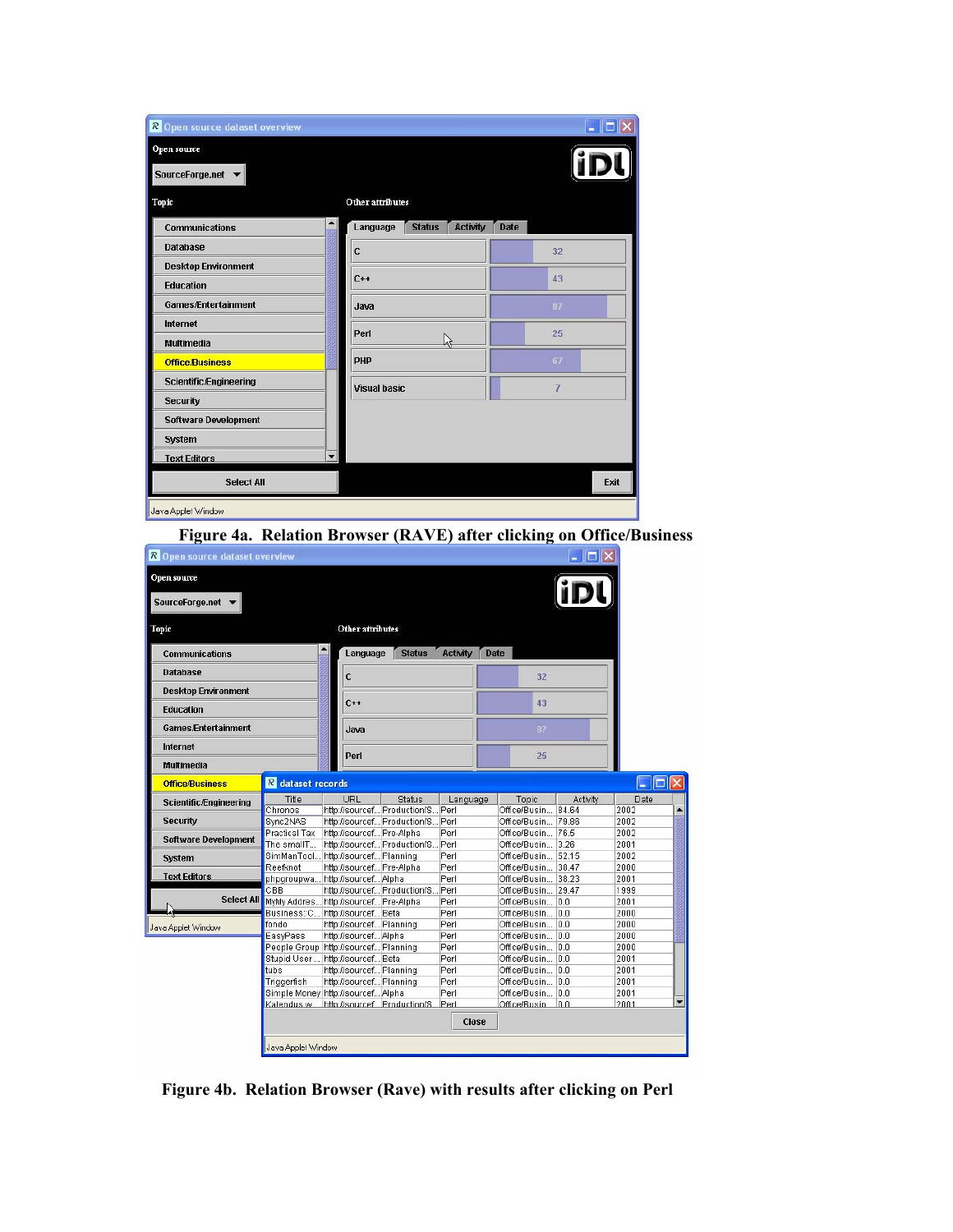In addition to these examples, the RAVE interface was applied to a large patent database for carbon dioxide as part of the Science and Technology Center for Environmentally Responsible Solvents and Processes at UNC-CH. In this application, 4000 patents are organized by applications (pharmaceuticals, textiles, microelectronics, polymers, etc.) with browsable relationships by date and assignee types. These attribute value sets, the attribute values in each set and overall design were discussed over time with chemists and patent attorneys to identify the best ways to slice and explore relationships in the CO2 patents. The results pane leads to the full text of the patents in the main Oracle database, which are also full-text searchable.

# **Fall 2002 course using RB version 6 (RAVE 5.01)**

Over the summer of 2002, Brunk and Meichun Li re-designed the underlying database scheme (consisting of 12 tables) and created an Access macro that leads information architects through the database scheme creation process. The data can then be easily entered by hand through the tool. For large existing data sets, custom scripts must be written to map the data to the RB scheme. In the Fall 2002 version of the HCI seminar, five new applications were created by students that aimed to test the latest version with the goals of determining how to streamline and automate piping data from legacy applications to RB and how it scales up to larger data sets. The five examples are:

- Almost 10,000 UNC Library films and videos collection by genre (19 genres) with browsable relationships by decade and format (e.g., NTSC, DVD, etc.). This data was exported from the library database and mapped to the RB scheme with Perl scripts <http://squash.ils.unc.edu/rave/sheat.html>
- Almost 10,000 programs from the SourceForge repository by topic (14 topics such as communication, database, education) with browsable relationships by language (C++, Java, etc), status (planning, pre-alpha, alpha, beta, stable, mature), activity (number of downloads), and date (of contribution). This data was obtained by a Java program that crawled the repository and piped the data to the RB scheme. <http://squash.ils.unc.edu/rave/junliang.html>
- A subset of The Energy Information Administration website by EIA category (cost, consumption, production, US states, Census divisions, and international) by fuel (petroleum, natural gas, coal, nuclear, etc.) with browsable relationships by geography and sector. This example focused on different ways to slice and dice the massive amounts of data in the EIA site. This particular scheme is one of several under investigation for an ongoing research project (Government Statistics), thus only a few data elements are actually accessible (a few web pages at EIA). <http://squash.ils.unc.edu/rave/suc.html>
- More than 100 knots by type (bends, bindings, hitches, etc.) with browsable relationships by name (a set of 5 alphabetical ranges A-F, G-L, etc.), use (5 categories), difficulty (3 categories), number of ropes  $(1-4)$ , and number of steps  $(1-14$  in groups of two). This implementation was based on a knot book and demonstrates a way to handle many attribute values in an attribute set and several different attribute sets. <http://squash.ils.unc.edu/rave/ahughes.html>
- North Carolina tertiary institutions by colleges/universities and community colleges (community colleges were not populated in the example) by size (4 categories of student population) with browsable relationships by location (4 regions in the state), tuition (5 categories), affiliation (7 denominations), and degrees (5 categories). The particular challenge in this example was gathering the data for more than 50 actual institutions as this particular combination of data is not available in any single aggregate form. <http://squash.ils.unc.edu/rave/jld.html>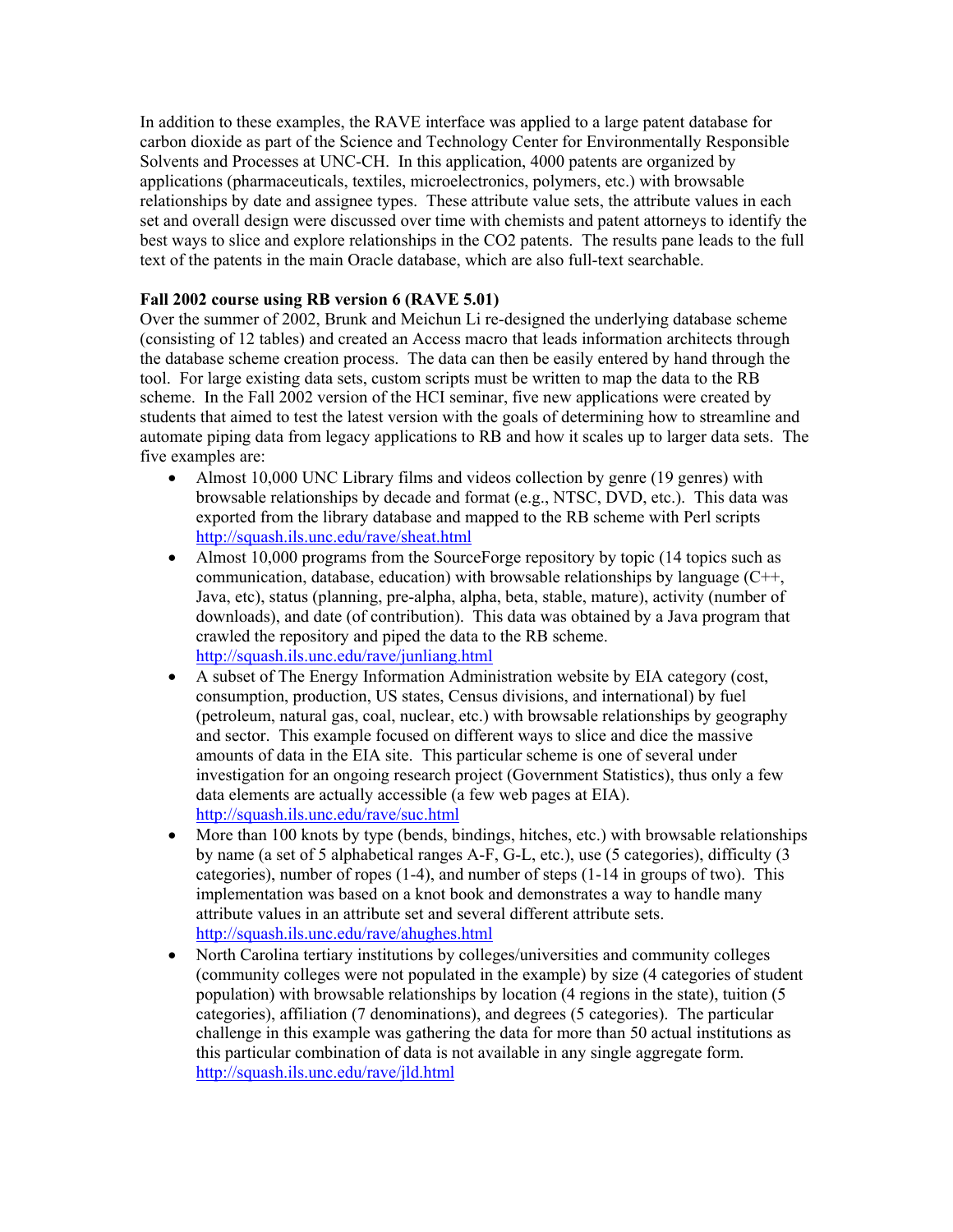These examples again show a range of applications but more importantly demonstrate the scalability of the RB. This latest experience also shows the possibility of automating much of the mapping between existing data sets and the RB. In the case of existing digital libraries or large databases, it is feasible to follow the following steps:

- plan a set of attribute sets and relationships of interest
- create the RB scheme for this architecture
- crawl (or query) the repository to get the data for the attribute values
- pipe the resulting data into the RB scheme
- embed the RB database in a web page using an applet tag

Clearly, determining ways to slice the data to support useful exploration is the most conceptual step and defines a large part of what information architects do.

In the case of creating a new data set, the data collection itself becomes the significant task. The experiences with these classes over three years demonstrates several useful points. First, it demonstrates the viability of the RB in terms of range of applications, scalability, and usefulness by information architects who can focus on data collection and organization rather than interface programming. Second, it demonstrates a kind of participatory design where people with real data needs (many of the applications were related to students' jobs or personal interests) participate in the ongoing development and testing of a software suite. Third, it demonstrates a pedagogical perspective of actively engaging in a real UI development project. Although there were many problems students encountered in working with unpolished software and a changing data structure, every student learned about the many compromises made between an idealized prototype that demonstrates an interaction concept and actually implementing a working application.

# **STATUS AND FUTURE WORK**

The RB code for RAVE is downloadable from the RB website. We are currently applying the concept to government statistics portals and websites and initiating a major redesign. Our studies and experiences with non-expert users of statistical web resources (e.g., Hert et al) demonstrate that simplicity is a key element of UIs as default. Our current project to define a statistical knowledge network that integrates across agencies and across different levels of government will require substantial support for exploration and explanation/help. Our approach is to develop multiple levels of UI and several kinds of online help that assist people in transitioning across these UIs. The RB will be developed in a basic and pro versions, taking advantage of a common underlying data structure. We are working with our partners at the Human Computer Interaction Laboratory at the University of Maryland on these efforts.

A second line of work is to continue to find ways to streamline the way that different information architects with different data and needs can easily adopt the RB. Our concept is to create an interface server that allows data providers/webmasters to easily point their data at the RB and provide their users with RB exploration capabilities. The easiest solution for us is for data providers to download a version of RB appropriate to their needs and implement it themselves. Another solution is to create a service where providers send their data to be mapped to a RB-type UI and an integrated package is provided. Our work aims in more general directions where UIs are requested on the fly. This could be through data providers redirecting end user requests to a RB server or a more ambitious scheme where providers publish their schemes (through XML or Open Archives Initiative protocols) allowing many different interface servers render their data. Thus would eventually allow end users to choose to render data from any website (e.g., commercial sites, digital libraries) using the RB and other interactive UIs according to their needs and preferences.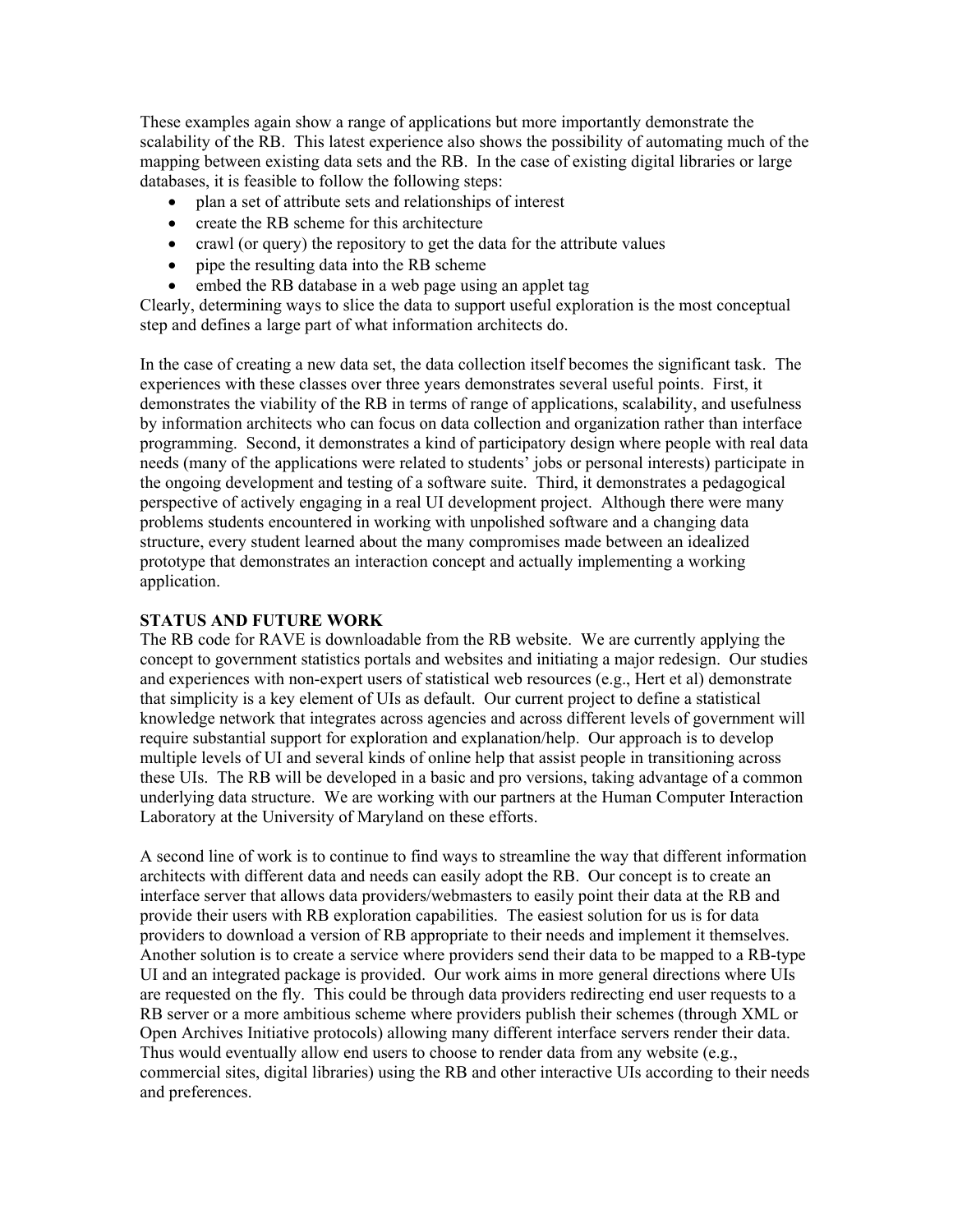**Conclusion**. This paper describes the evolution of a general class of user interface that has been developed, tested, and revised over several years and in several different settings. The RB approach to helping people use coordinated lists to explore the relationships among attributes in an information space has been successful on many fronts. It helps people to get an overview of what is and is not in a website or other partition of webspace and how the concepts are organized. This in turn helps searching and understanding what is found. The simplicity of pair wise visual comparisons controlled by simple mouse movements without having to click and wait for a new page to load is perhaps its greatest appeal—in essence it is a simple interactive technique for directly exploring and manipulating information. The GB has been shown to be applicable to a wide range of data sets. Finally, these experiences lead to the possibility of using GB and other general-purpose UIs as the basis for a new type of WWW-service we call interface servers. Unlike environments like Visual Basic where programming is simplified but not eliminated, the RB environment trades off some generalizability for ease of implementing a data exploration UI. We believe that tools like the RB will help information architects and other designers and data providers focus on their data and ways to make it comprehendible to people and leave the UI details to HCI specialists and developers.

**Acknowledgments**. This work has been supported by contracts from the Bureau of Labor Statistics, NSF Grant Number EIA 9876640 and Number EIA 0131824, and the Smallwood Foundation. The authors thank subjects in the various user studies for their participation and students in the Human-Computer Interaction Seminar over the past three years for their examples and participative engagement. Meichun Li worked on the latest database design and Access template and Airong Xu implemented one of the early RB database schemes. Junliang Zhang and Tim Shearer work on the current implementation and extensions.

### **References**

Brunk, B. (1999). Overview and Preview Tools for Navigating the World-Wide Web, *SILS Technical Report TR-1999-03*. July 31, 1999. Available <http://ils.unc.edu/ils/research/reports/TR-1999-03.pdf>(accessed Feb. 27, 2003)

Brunk, B. & Marchionini, G. (2001). Toward an Agile Views WWW Sitemap Kit: The Generalized Relation Browser, *SILS Technical Report TR-2001-06*. Available [http://ils.unc.edu/ils/research/reports/relation\\_browser.pdf](http://ils.unc.edu/ils/research/reports/relation_browser.pdf) (accessed Feb. 27, 2003)

Brusilovsky, P. & Milosavljevic, M. (Eds.) (1998). Introduction to Special Issue on Adaptivity and User Modeling in Hypermedia Systems. *The New Review of Hypermedia and Multimedia*. 4, 1-260.

Bederson, B. & Hollan, J. 1994. Pad++: A zooming graphical interface for exploring alternative interface physics. In *Proceedings. of ACM UIST '94*. 17-26.

Dewan, P. (1990). A tour of the SUITE interface software. *ACM SIGGRAPH Conference* (Snowbird, Utah). 57-65.

Dodge, M. & Kitchin R. (2000). *Mapping Cyberspace*. New York, NY: Routledge.

Geisler, G. (2000). Enriched Links: A Framework For Improving Web Navigation Using Pop-Up Views. *SILS Technical Report TR-2000-02*. February, 2000. Available <http://ils.unc.edu/ils/research/reports/TR-2000-02.pdf>(Accessed Feb. 27, 2003)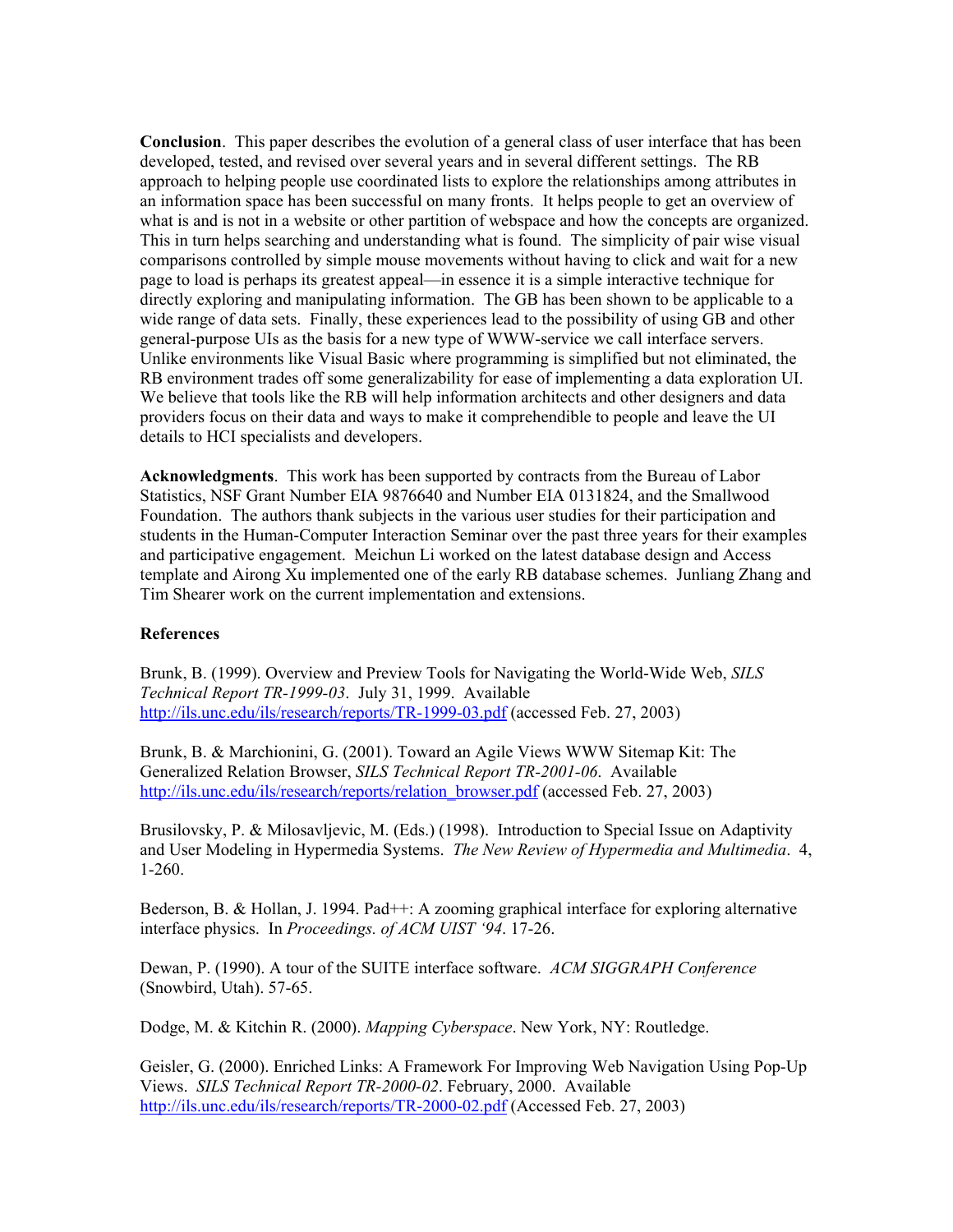Green, R. & Bean, C. (1995), Topical relevance relationships. 2. An exploratory study and preliminary typology. *Journal of the American Society for Information Science*; 46 (9) Oct 95, p.654-62

Greene, S., Marchionini, G., Plaisant, C., & Shneiderman, B. (2000). Previews and overviews in digital libraries: Designing surrogates to support visual information seeking. *Journal of the American Society for Information Science*., 51(4), 380-393.

Hearst, M. (1999). User interfaces and visualization. In R. Baeza-Yates and B. Ribeiro-Neto (Eds.) *Modern information retrieval*. NY: ACM Press.

Hert, C. Y Marchionini, G. (1998). Information Seeking Behavior on Statistical Web Sites: Theoretical and Design Implications. *Proceedings of the 61st Annual Meeting of The American Society for Information Science*. (Pittsburgh, PA, Oct. 25-29, 1998). 303-314.

Hutchins, E., Hollan, J., & Norman, D. (1986). Direct Manipulation Interfaces, In Donald Norman and Stephen Draper (Eds), *User Centered System Design*, pp. 87-124.

Kim, W. & Foley, J. (1990). DON: User interface presentation design assistant. *ACM SIGGRAPH Conference* (Snowbird, Utah). 10-20.

Lamping, J. & Rao, R. (1996). Visualizing large trees using the hyperbolic browser*. Proceedings of ACM CHI '96 Conference Companion* (Vancouver, April 13-18, 1996). New York: ACM Press. 388-9.

Lanning, T., Wittenburg, K., Heinriches, M., Fyock, C., & Li, G. (2000). Multidimensional information visualization through sliding rods. *Proceedings of AVI 2000*. (Palermo, Italy). 173- 180.

Johnson-Laird, P. (1983). *Mental Models*. Harvard University Press, 1983

Marchionini, G. (2000). Overviews to Previews to Answers: Integrated Interfaces for Federal Statistics. *Final Report to Bureau of Labor Statistics, June 30, 2000*. Available [http://www.ils.unc.edu/~march.](http://www.ils.unc.edu/~march) (Accessed Feb. 27, 2003)

Marchionini, G., Brunk, B., Komlodi, A., Conrad, F., & Bosley, J. (2000a). Look before you click: A relation browser for Federal statistics websites. *Proceedings of the ASIS 2000 Annual meeting*. (Chicago, IL, November 15-18, 2000).

Marchionini, G., Geisler, G. & Brunk B. (2000b). Agileviews: A Human-Centered Framework for Interfaces to Information Spaces. *Proceedings of the ASIS 2000 Annual Meeting*. (Chicago, IL, November 15-18, 2000).

Marchionini, G., Nolet, V., Williams, H., Ding, W., Beale, J., Rose, A., Gordon, A., Enomoto, E., & Harbinson, L. (1997). Content+Connectivity=Community: Digital resources for a learning community. *Proceedings of ACM DL '97*. (Pittsburgh, PA, July 23-26, 1997), p 212-220.

Marchionini, G., Plaisant, C., & Komlodi, A. (1998). Interfaces and tools for the Library of Congress National Digital Library Program. *Information Processing & Management*, 34(5), 535- 555.